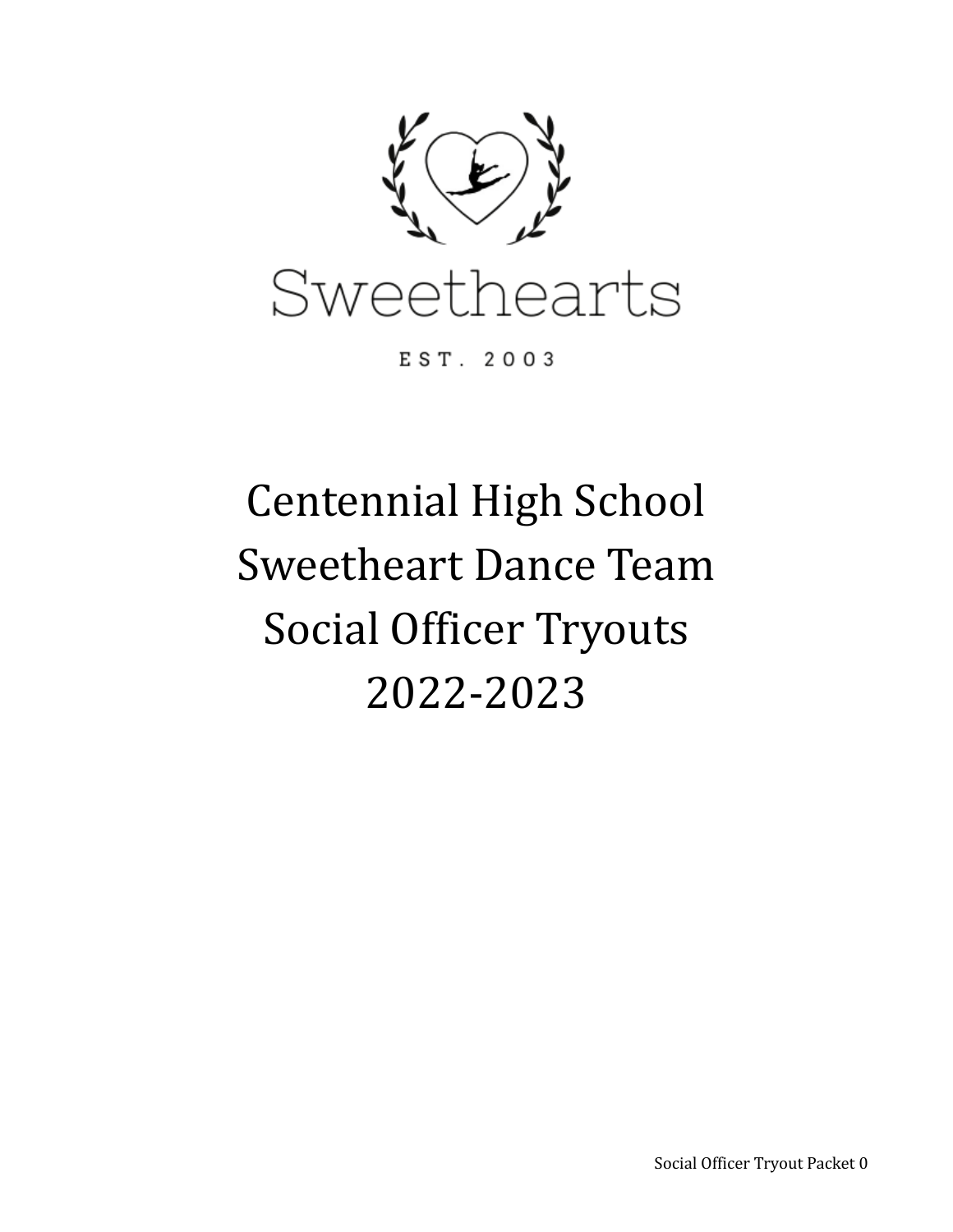#### Dear Sweetheart Officer Candidate,

Thank you for your interest in serving as a leader for the Centennial High School Sweethearts. As a line member you have learned what it takes to make the Sweetheart Dance Team one of the best. You have already given countless hours and endless dedication, but as a social officer you must give even more. Holding an office with Sweethearts is a privilege that is not to be taken lightly. You will spend extra time planning, supporting and committing to help the Sweethearts become the best they can be. As an officer, you must believe and uphold everything the Sweethearts stand for and all the FISD Dance Team Code of Conduct represents including timeliness, maturity, responsibility, and dedication to our team.

Being a social officer can be incredibly rewarding, but you must be willing to put in the extra work. It is also important that you understand the responsibilities that are included with your position, and are willing to uphold all standards at all times. Social officers must always do what is best for the team in every situation, in and out of uniform.

What is an officer?

- An officer is a **LEADER** with **INITIATIVE**. They take charge and get things done.
- An officer **LOOKS LIKE AN OFFICER**. They stand/sit with impeccable posture. They follow all school policies in regards to dress code, attendance, punctuality, respect, and are mindful that they are representing FISD, CHS, and Sweethearts at all times.
- An officer is **RECOMMENDED BY TEACHERS AT SCHOOL.** They take a constructive part in the classroom. They realize that it is important to make a good impression on their teachers. They are sincere and offer to help their teachers.
- An officer has **SUPER SPIRIT** and willingly shows it. They instill this in others by example.
- An officer **SETS AN EXAMPLE WITH THEIR CONDUCT.** They know that they are a representative of the team. They behave like a lady in and out of class. They are mindful of the situations they choose to be in.
- An officer **HAS ALREADY WORKED FOR THIS POSITION**. They have participated in activities and performances throughout the year in preparation for this position of officer. They have treated their current officers with respect and modeled the behaviors expected of an officer.
- An officer is a **PERFORMER**. They demonstrate good technique and has exceptional showmanship. They are constantly striving to improve.
- An officer **DOES NOT COMPLAIN**. When they encounter a tough situation, they present it to the director in a mature, face-to-face manner. They are able to accept and support the decisions of the director.
- An officer **SERVES**. They perform any task assigned to them and volunteers for anything the director may need help with. They try to see duties before they arise and take care of them in advance. They try to make the director's job easier.
- An officer is **THE EXAMPLE NOT THE EXCEPTION**. They are the first to arrive and the last to leave. They encourage others through their words and actions on a daily basis. They leave a positive mark on those they meet.

Attached you will find all of the information needed to tryout for this leadership position. Ask questions, follow directions, and do not procrastinate. Try your hardest and give it your all.

Thank you for your interest and best of luck! Mrs. Gonzalez Centennial High School Sweethearts Director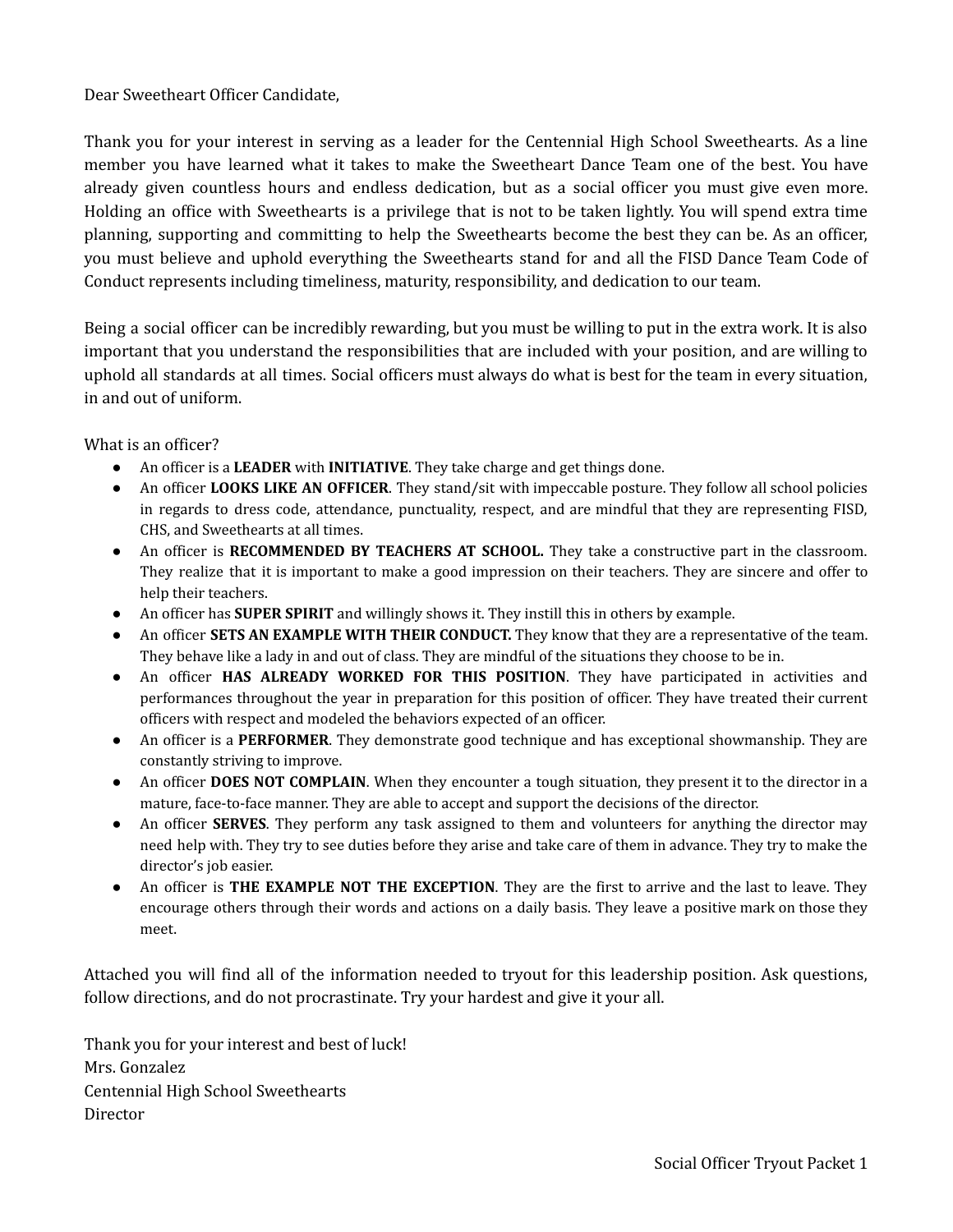#### **Sweetheart Social Officer Guidelines 2022-2023**

#### **Section A - Overview**

- 1. This organization may have any of the following social officer members: President, Vice President, Secretary, Historian, and Team Motivator.
- 2. Social Officers perform as line members and wear the line member field uniform.
- 3. Social Officers meet with the director weekly to discuss the development and progress of the team.
- 4. All social activities must be approved in advance by the director.

#### **Section B - Social Officer Eligibility**

- 1. The candidate must be a current Sweetheart line member or Sweetheart officer during the year of auditions.
- 2. The candidate must not have been placed on probation or suspension during the year of auditions.
- 3. The candidate must not have failed or received an "N" or "U" in conduct in any course during the year in which they audition.
- 4. The candidate must not hold a job, outside commitments, or additional organized responsibilities that will interfere with the duties of an officer.
- 5. The candidate must understand that officer duties and responsibilities are above and beyond that of a dance team member.
- 6. The candidate must agree with all Sweetheart standards and be willing to abide by and enforce the rules and expectations of this organization.
- 7. Candidates' parents must be understanding and supportive of the time requirements and extra financial requirements of the social officer.
- 8. For eligibility to audition for social officer, candidates must have the following on file with the director by the designated date.
	- a. Sweetheart Social Officer Tryout Application
	- b. Social Officer Tryout Permission Form
	- c. Sweetheart Social Officer Tryout Agreement

#### **Section C - Selection of Social Officers**

- 1. Social officers will be selected by a panel of three qualified dance/drill team judges. Each candidate will be scored by the judges according to the following categories: (1) Presentation, (2) interview.
- 1. Digital Portfolio Candidates will create a digital portfolio that will be turned in to Mrs. Gonzalez and with the judge's panel.
- 2. Team Vote Current team members for the 2022-2023 team will evaluate the dance officer candidates on their speech, leadership qualities, solo dance routine, officer tryout dance, and teaching. These votes will be tallied and each candidate ranked according to the votes received. The team vote will be added to each candidate's file. *Team vote will not be added to the score from the judges and director.*
- 3. The number of officers selected will be based on the recommendation of the judges up to the maximum number of 6. Offices will be determined/assigned by the judges.
- 4. Announcement of the social officers will be posted on the Sweetheart website.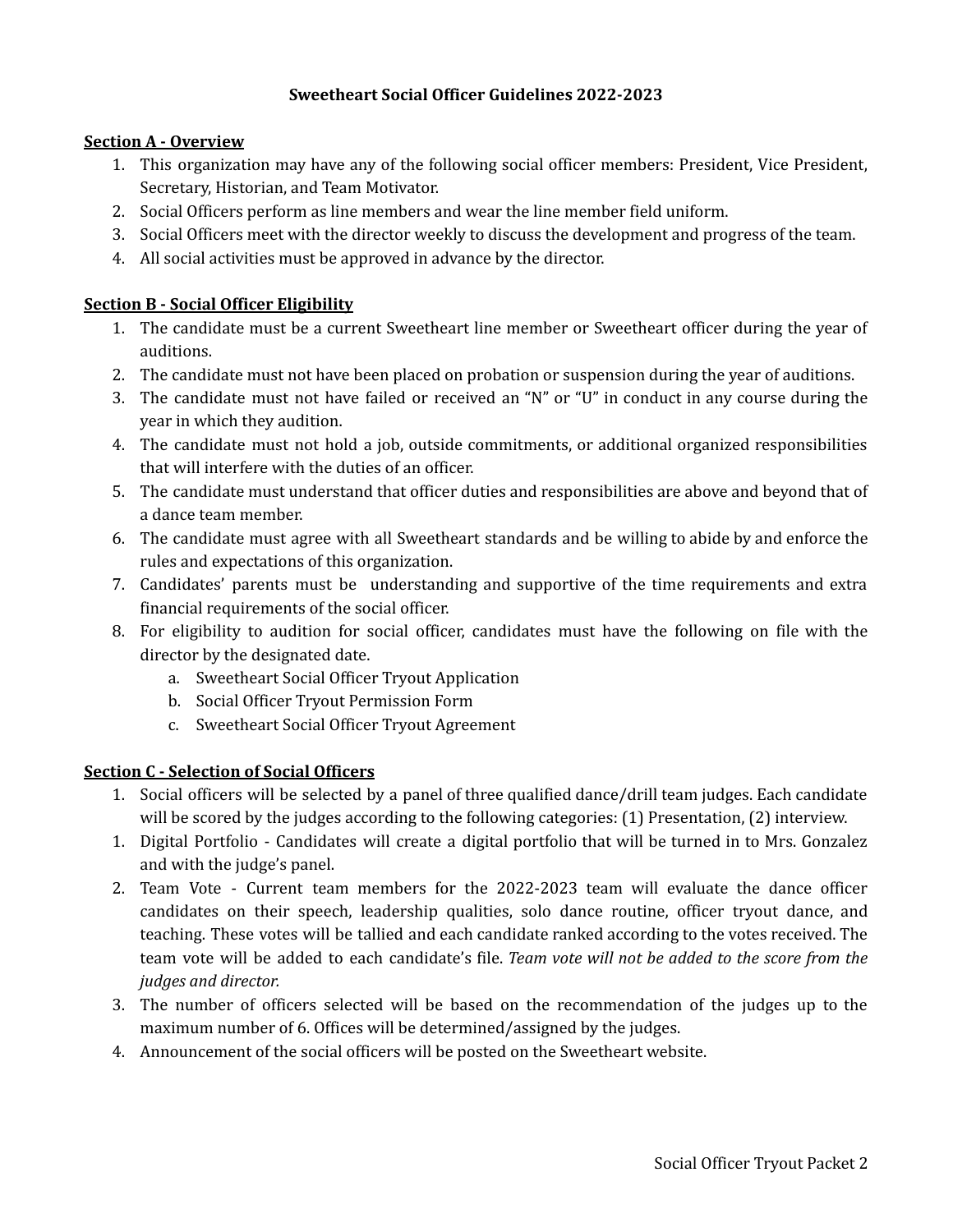5. If a parent wishes to view their student's individual tryout documents, they must make an appointment with the officiating administrator. Parents are allowed to view their student's individual documents only. The statute of limitations for viewing is five school days following the tryout session. Parents are not allowed to view any other student's documents, nor their tally sheets. The judges' subjective and objective opinions regarding the adjudication process are final and are not appealable or grounds for the FISD formal grievance process. The tryout results, once reviewed and certified as accurate by the campus administration, are final and appealable or grounds for the formal grievance process.

#### **Section D - Responsibilities of Social Officers**

- 1. A social officer must be able to maintain a minimum of a 70 average in all current classes. They must have mature leadership skills, maintain good organizational skills, demonstrate a strong sense of responsibility, and be willing to set a good example at ALL TIMES. The director may remove a social officer from their position if they do not uphold the responsibilities of their position.
- 2. Social officers must remain in good standing and not be placed on probation or suspension while in office.
- 3. Social officers must attend both officer camp and team camp and will be responsible for paying their tuition for these camps.
- 4. Social officers shall participate in any additional leadership workshops or officer practices deemed necessary by the director throughout the year.
- **5. Social officers must attend all Sweetheart activities.**
- 6. Social officers assist the dance officers in helping the dance team cooperate with each other and the director.
- 7. Social officers must not attend tutorials during practice time.
- **8. Social officers must arrive 10 minutes prior to any function and stay 10 minutes after any function or until the director dismisses the social officers. Officers should never leave until all work is complete. This includes all practices, performances, and any additional Sweetheart events.**

| <b>Monday</b> | Tuesday                              | Wednesday                                                                   | <b>Thursday</b>                                                 | Friday                           |
|---------------|--------------------------------------|-----------------------------------------------------------------------------|-----------------------------------------------------------------|----------------------------------|
|               | Team Practice<br>$6:30$ to $8:00$ AM | Team Practice<br>$6:30$ to $8:00$ AM<br>Dance/Social Mtg.<br>$4:45-6:00$ PM | <b>Team Practice</b><br>4:45 to 6:30 PM<br><b>Band Practice</b> | Team Practice<br>7:20 to 8:00 AM |

#### **Section E - Duties of the Social Officers**

- 1. Work with the director to prepare events and activities for the team.
- 2. Meet with the director weekly to discuss the development and progress of the team, any problems with the team, and any situation the director might need to be aware of.
- 3. Social officers are expected to support the director in her decisions. A social officer should never show disrespect to the director or fellow officers.
- 4. Maintain a good working relationship with the director and fellow officers.
- 5. Set a good example for other team members by maintaining a positive and cooperative attitude, by promoting school spirit, and team unity.
- 6. Social officers remain calm and flexible during times of crisis.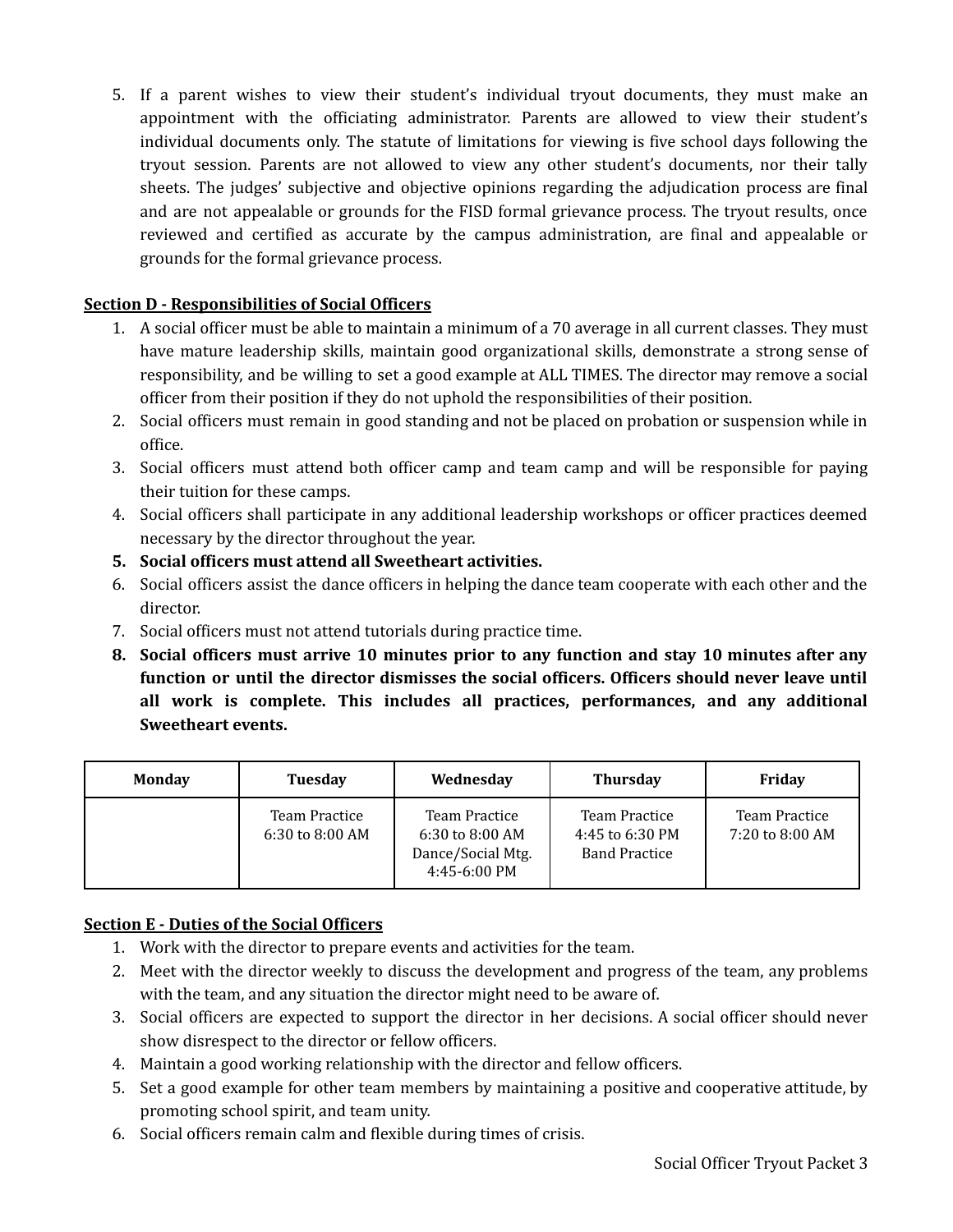#### **Section F - President**

- 1. Shall be responsible for creating a meeting agenda for the weekly meetings.
- 2. Shall preside over all social activities and planning thereof, and shall oversee the duties of the other social officer members.
- 3. Shall schedule and lead any additional officer meetings with the prior approval of the director.
- 4. Shall schedule and handle all preparations or team social activities with prior approval of the director.
- 5. Shall act as the team's "liaison" to the Centennial Sweetheart Booster Club (CSBC) in preparing for team events such as Mother/Daughter Tea and Banquet.
- 6. Shall organize spirit activities for athletic/extracurricular activities.
- 7. The director may remove the president from their position if they do not uphold the responsibilities of their position.

#### **Section G - Vice President**

- 1. Shall assist the president in planning the team's social activities.
- 2. Shall assist the president and CSBC with the planning of team events.
- 3. Shall be responsible for matching Big/Little sisters.
- 4. Shall be responsible for creating Big/Little activities.
- 5. Shall be responsible for arranging/organizing team sign ups for social events and any gift giving activities.

#### **Section H - Secretary**

- 1. Shall be responsible for taking notes of the weekly meetings.
- 2. Shall be responsible for correspondents i.e. letters, thank you notes, get well cards, and birthdays.
- 3. Shall be responsible for communicating team birthdays with the team and director.
- 4. Shall assist the President and CSBC with banquet preparations.
- 5. Shall be responsible for monthly reminders of social events, fundraisers, and spirit activities in the locker room.

#### **Section I - Historian**

- 1. Shall work with CSBC and the director in taking pictures and video footage of the team at all events for the Sweetheart slide show to be presented at the banquet.
- 2. Shall take pictures, collect memorabilia, clip articles, etc. concerning Sweetheart organization.
- 3. Shall work with CSBC and the director in preparing the scrapbook to be presented at the banquet.

#### **Section J - Team Motivator**

- 1. Shall provide motivational support for the dance team in the form of quotes on the locker room board, posters, and notes.
- 2. Shall teach all new members Sweetheart chants and closing circle remarks.
- 3. Shall prepare a weekly game or activity.
- 4. Shall assist the president in organizing all spirit activities for athletic/extracurricular activities.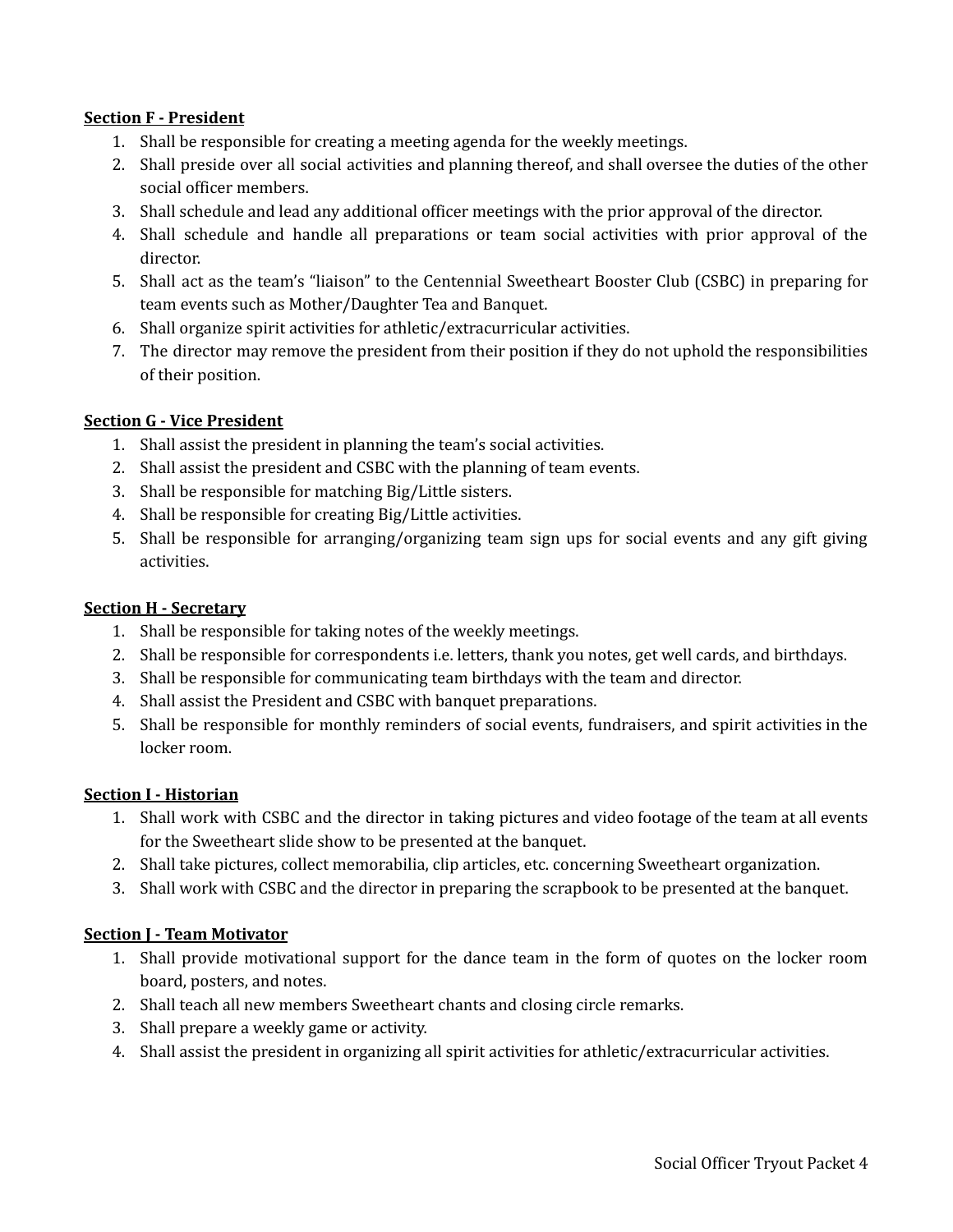#### **Section K - Removal of a Social Officer**

- 1. If a social officer becomes academically ineligible, they will be relieved of their duties but will remain a line member for the remainder of the season and be expected to follow the code of conduct rules and regulations as a line member.
- 2. If a social officer is placed on probation or suspension, they will be relieved of their duties as an officer, but will remain a line member for the remainder of the season and be expected to follow the code of conduct rules and regulations as a line member.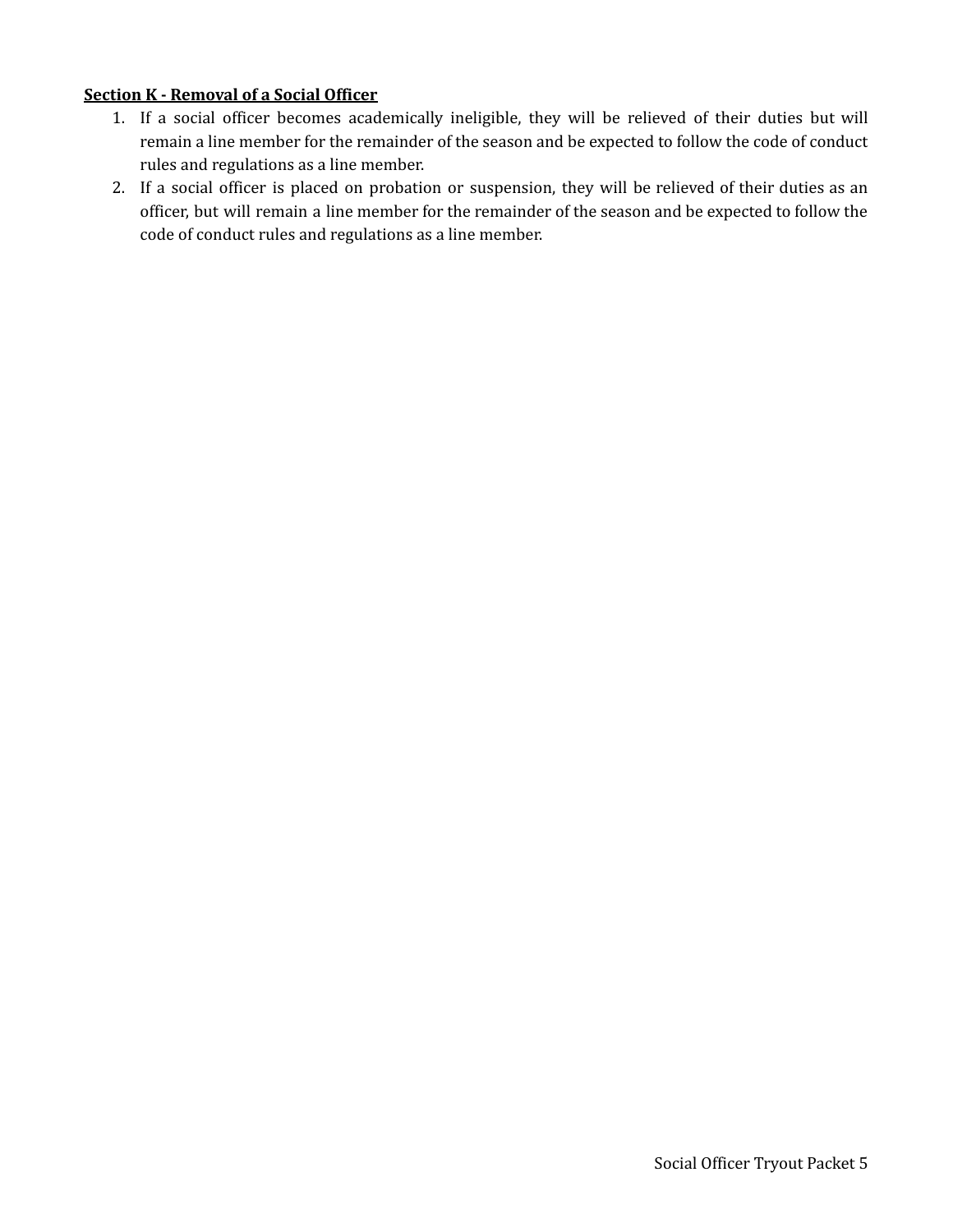#### **Social Officer Tryout Schedule & Important Dates**

#### Tuesday, March 1st by 4:30 pm

Applications due to Ms. Gonzalez by 4:30 PM. Submit your application in the same folder as your team tryout application.

Checklist:

- Social Officer Application
- Social Officer Candidate Permission Form
- Social Officer Agreement

Officer candidate numbers assigned by 3/4

#### Monday, March 21st, 2022

7:00-8:00 AM Officer Essay Assignment in G113. Bring your own device. 8:30 AM Digital Portfolios due 8:30 AM Officer Portfolios due to Ms. Gonzalez

Thursday, March 24th, 2022

5:00-7:00 PM Mock Officer Tryouts/Team Vote, CHS Studio

Friday, March 25th, 2022

7:00-8:30 AM Officer Candidate Breakfast 5:00-9:00 PM Officer Tryouts

#### **Workshop Rules:**

- 1. All officer workshops are mandatory
- 2. Only officer candidates will be allowed in the studio or computer lab during workshops.
- 3. Workshops are closed to all parents, line members, and friends.

#### **Important Dates:**

Officer Camp: June 2-5th, 2022 at Embassy Suites in Frisco Payment for Officer Camp: April 18th, 2022 Estimated Cost: \$520.00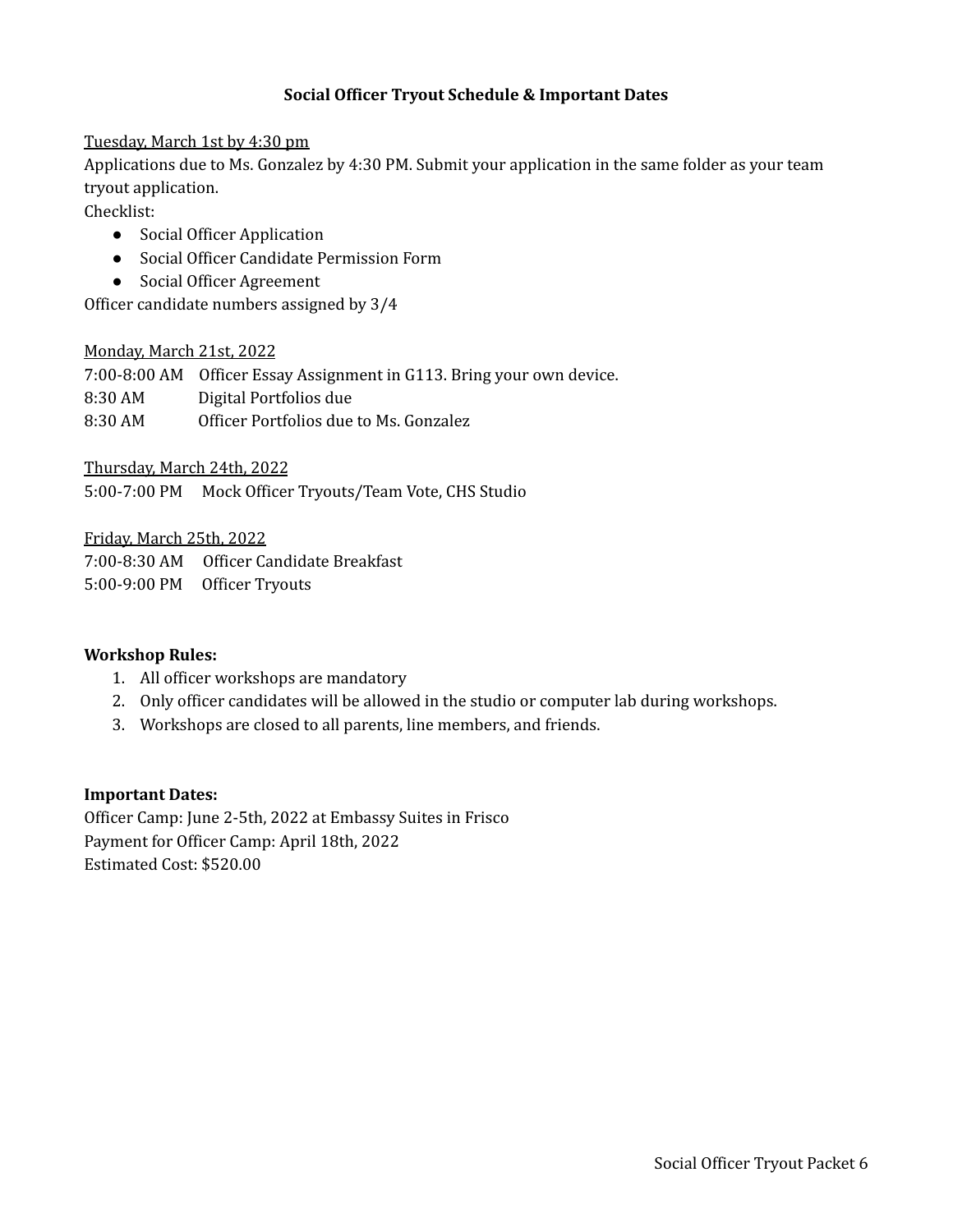#### **Social Officer Tryout Requirements**

- 1. Digital Portfolio
	- a. Portfolios are due to Mrs. Gonzalez on Monday, March 21st, 2022 via submission portal in google classroom.
	- b. Candidates are expected to complete this assignment on their own.
	- c. Criteria for scoring are organization, neatness, grammar, creativity, and overall effect.
	- d. See attached portfolio requirements for more details.
- 2. Officer Essays
	- a. Candidates will have 1 hour to answer questions that address their leadership style, leadership vision, expectations for leadership and team culture.
	- b. Candidates must be present for this assignment, there is no make up or alternative day.
	- c. Candidates will not be allowed to discuss questions with one another.
	- d. Ms. Gonzalez will print responses and include them in portfolios.
- 3. Presentation
	- a. Candidates will create a trifold for the team and judges to see. The presentation will serve as a guide for the type of work the organization can expect from the candidate.
	- b. The presentation will consist of the following:
		- i. Candidate's name and number
		- ii. Quote for the team
		- iii. Team Motivationals
			- 1. Team social event with cost included for 30 people
			- 2. Team activity for class 30 mins max
		- iv. Spring Show Theme
			- 1. Title of show
			- 2. Sample show T-shirt Design, front and back
			- 3. Sample lobby decor
		- v. Banquet Theme
			- 1. Sample invitation
			- 2. Sample table decor
			- 3. Team gift with cost included for 30 people
	- c. Candidates are encouraged to decorate their boards and to create a visually appealing and memorable collection of ideas. **All images must be printed in color.**
	- d. Candidates will have 5 minutes to present their board to the team and judges.
	- e. Criteria for scoring are presentation, creativity, neatness, content, poise, confidence, and overall effect.
- 4. Interview with judges
	- a. Candidates will be interviewed by the judges.
	- b. Judges will look at candidate portfolios during the interview and may base their questions from materials in the portfolios.
	- c. Criteria for scoring are leadership, speaking skills, poise, self confidence, and overall effect.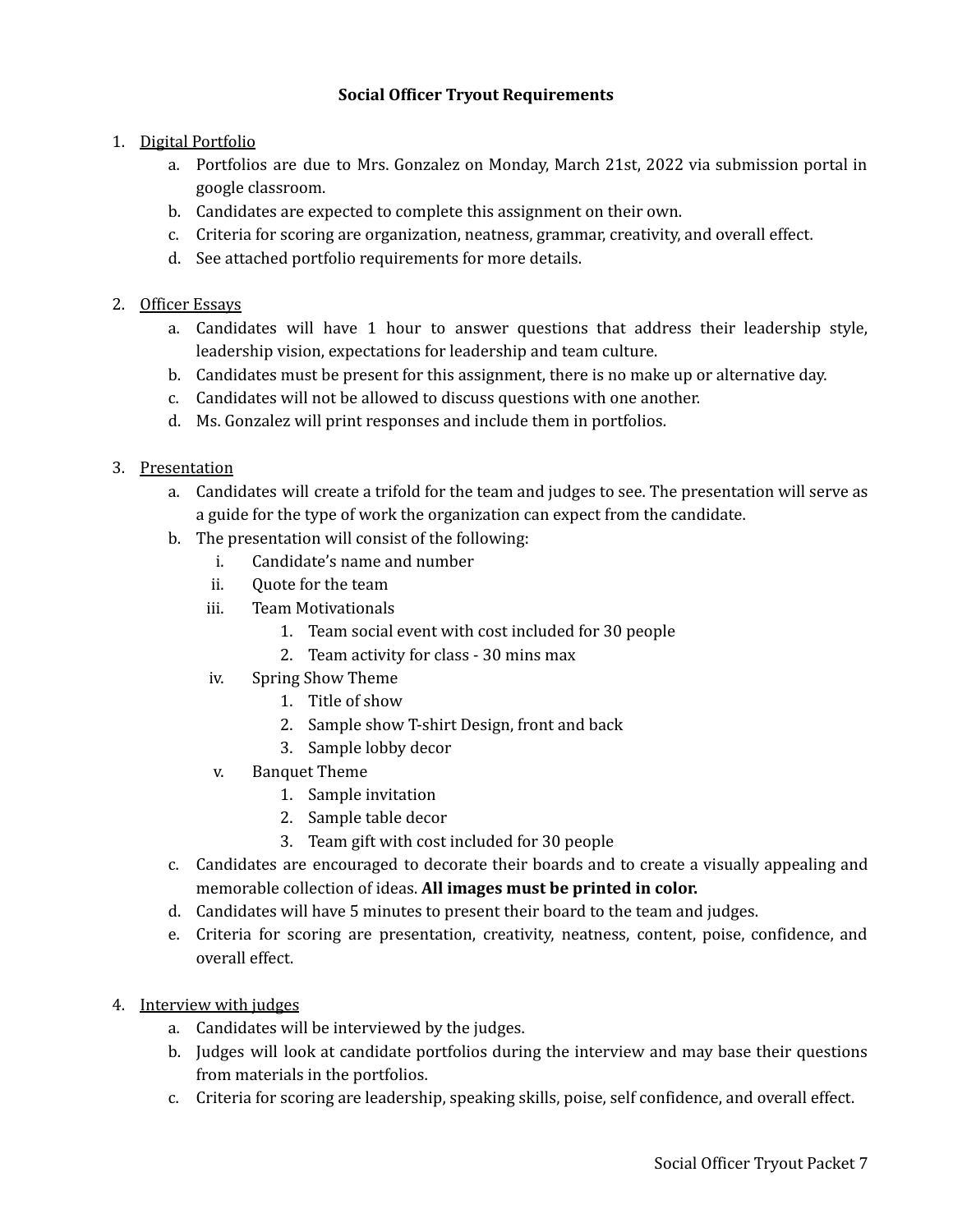- 5. Team Vote
	- a. Candidates will be evaluated by the 2022-2023 line members at mock tryouts.
	- b. Candidates will present a two-minute speech on the topic "Why I want to become a Sweetheart Social Officer." Candidates should include what position they are interested in.
	- c. Candidates will present their board/ideas (5 minutes)
	- d. Only 2022-2023 line members will be allowed at the mock audition. No family members, friends, or non-returning members will be allowed.
	- e. Candidates may bring treats for their presentation.
- 6. Additional Materials for the Judging Panel
	- a. Candidate Application
	- b. Report Card
	- c. Towel Push Log Provided by the director
	- d. Team Vote Provided by the director
	- e. Essay Questions Provided by the director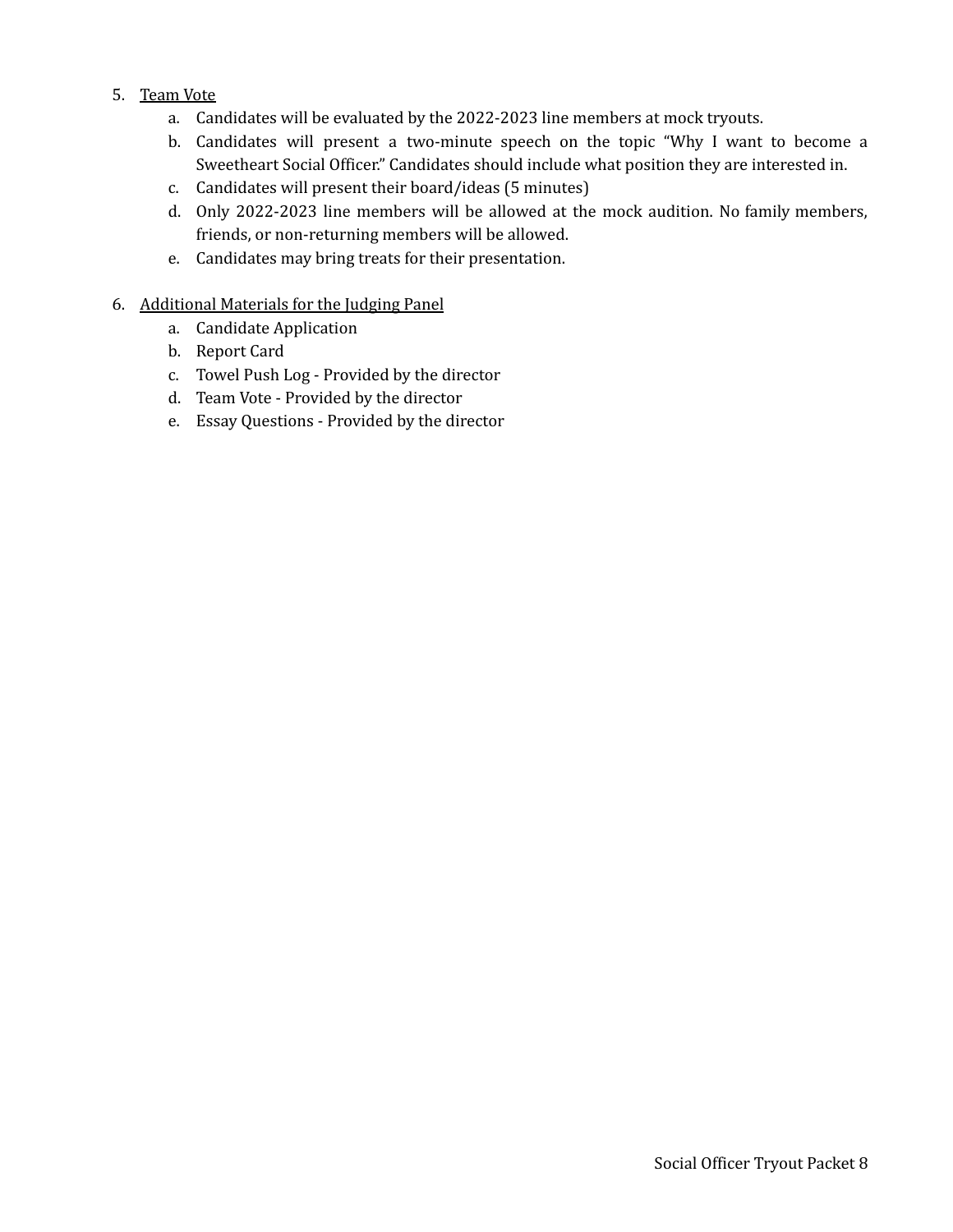#### **Digital Portfolio Requirements via Google Slides Each section requires its own page.**

All pages must be titled as they are titled on this page.

- 1. Title Page
	- a. Name
	- b. Headshot
	- c. Tryout Number
	- d. Years on Sweethearts
	- e. Positions of Interest
- 2. Speech My Purpose
	- a. 3 minutes max
	- b. Professional Dress
	- c. Introduction Name, tryout number, years on Sweethearts
	- d. Positions of interest and WHY you are qualified for this position(s)
	- e. Vision for the officer line
	- f. Vision for the team
- 3. Leadership Values/Pillars
	- a. List your top 3 values for leadership
		- i. Think -- "what/how will my team describe my leadership"
		- ii. Think -- "what will my teammates believe I value based on how I interact with them"
	- b. Answer in complete sentences
- 4. Leadership Non-Negotiables
	- a. List your top 5 leadership non-negotiables
	- b. Answer in complete sentences
- 5. Commitment to the Team
	- a. What will your commitment be to the team should you not be selected as an officer?
	- b. How will you continue to contribute to the culture and progress of the team?
	- c. Answer in complete sentences
	- d. 4 sentences max
- 6. Team Motivationals
	- a. 1 slide only
	- b. Team social event with cost included
	- c. Team activity for class 30 mins max
- 7. Spring Show Theme
	- a. 1 slide only
	- b. Title of show
	- c. Sample show T-shirt design Image in color
	- d. Sample lobby decor Image(s) in color
- 8. Banquet
	- a. 1 page only
	- b. Sample invitation Printed in color
	- c. Sample table decor Printed in color
	- d. Team gift with cost included Printed in color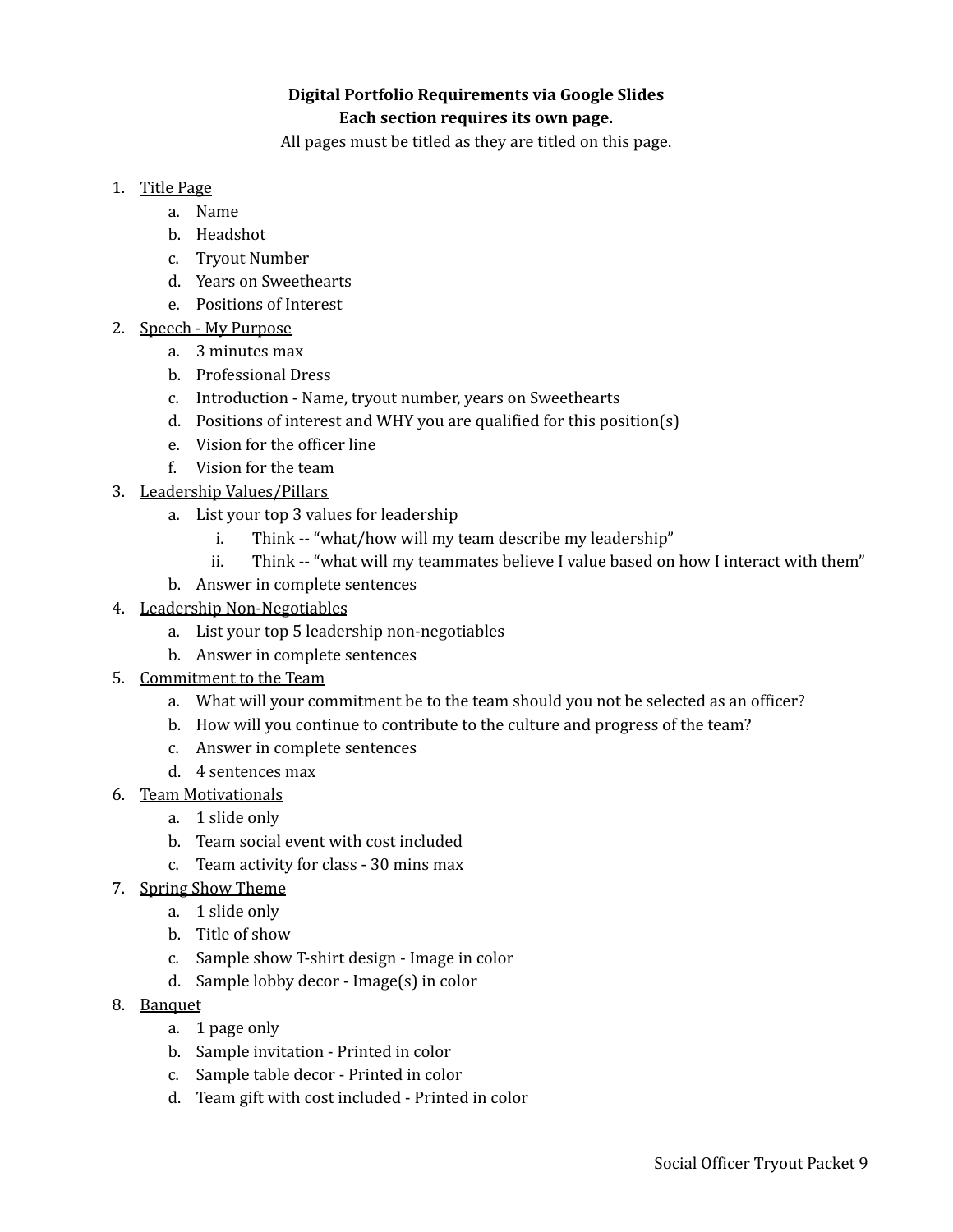#### **Scoring System**

The social officer scores will be based on an 800 point scale. The points will be broken down into the following categories:

- 1. Judges
	- a. Presentation (300 points) Presentation, creativity, neatness, content, poise, confidence, and overall effect.
	- b. Interview (400 points) Leadership, speaking skills, poise, self confidence, and overall effect.
- 2. Director
	- a. Portfolio (100 points) Organization, neatness, grammar, creativity, and overall effect.

The table below shows the weight of each category and the point value:

| Category     | <b>Value</b> |
|--------------|--------------|
| Presentation | 300 Points   |
| Interview    | 400 Points   |
| Portfolio    | 100 Points   |
| Totals:      | 800 Points   |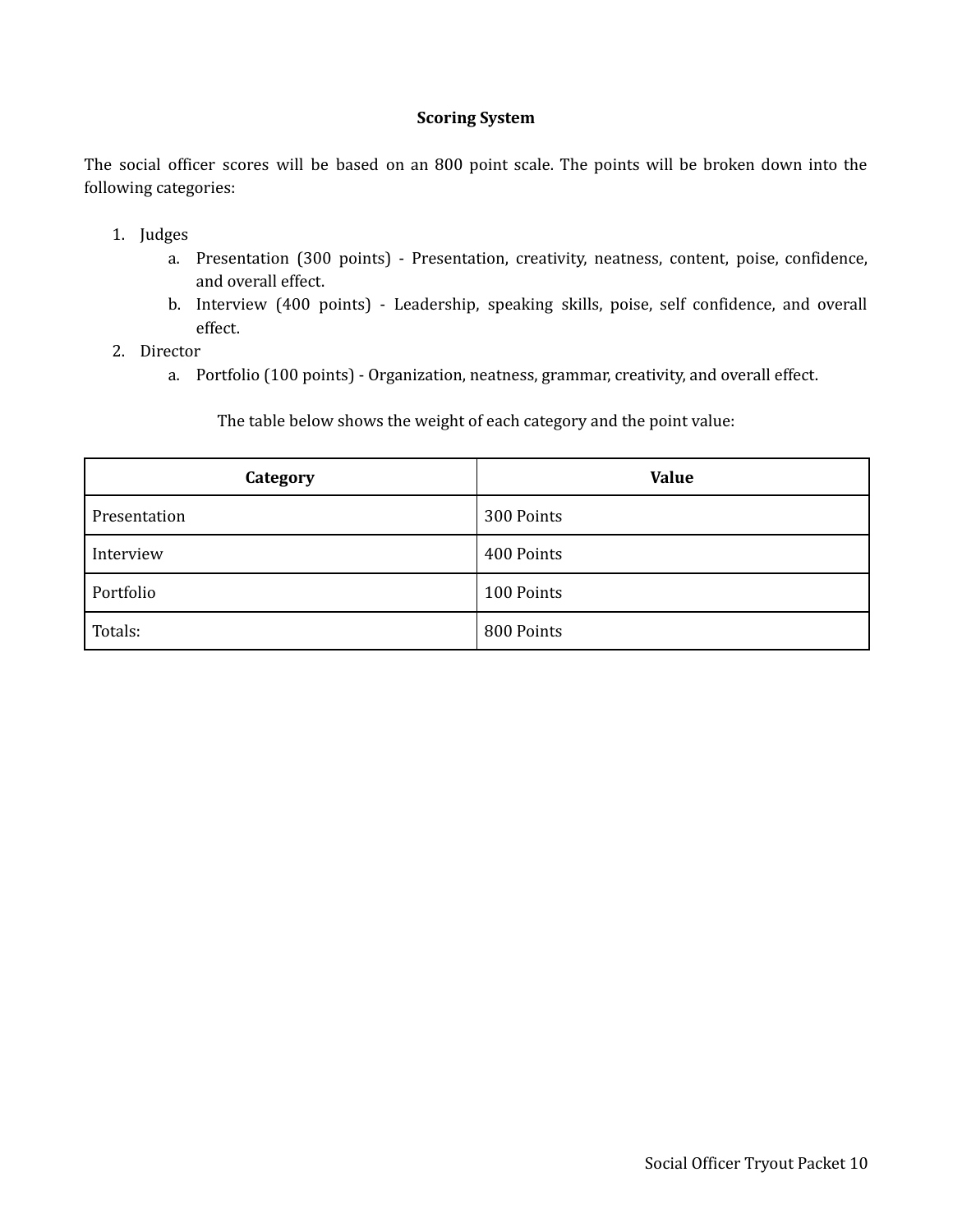# **Sweetheart Social Officer Application 2022-2023**

| Last Name                                                         | <b>First Name</b>           |
|-------------------------------------------------------------------|-----------------------------|
|                                                                   |                             |
| <b>Current Age</b>                                                | Grade for 22-23 School Year |
| Past Leadership Experience:                                       |                             |
|                                                                   |                             |
|                                                                   |                             |
| Non-dance related skills that would be relevant to this position: |                             |
|                                                                   |                             |
|                                                                   |                             |
| Hobbies/Interests:                                                |                             |
|                                                                   |                             |
|                                                                   |                             |
|                                                                   |                             |
| Parent/Guardian Signature                                         | Date                        |
| Candidate Signature                                               | Date                        |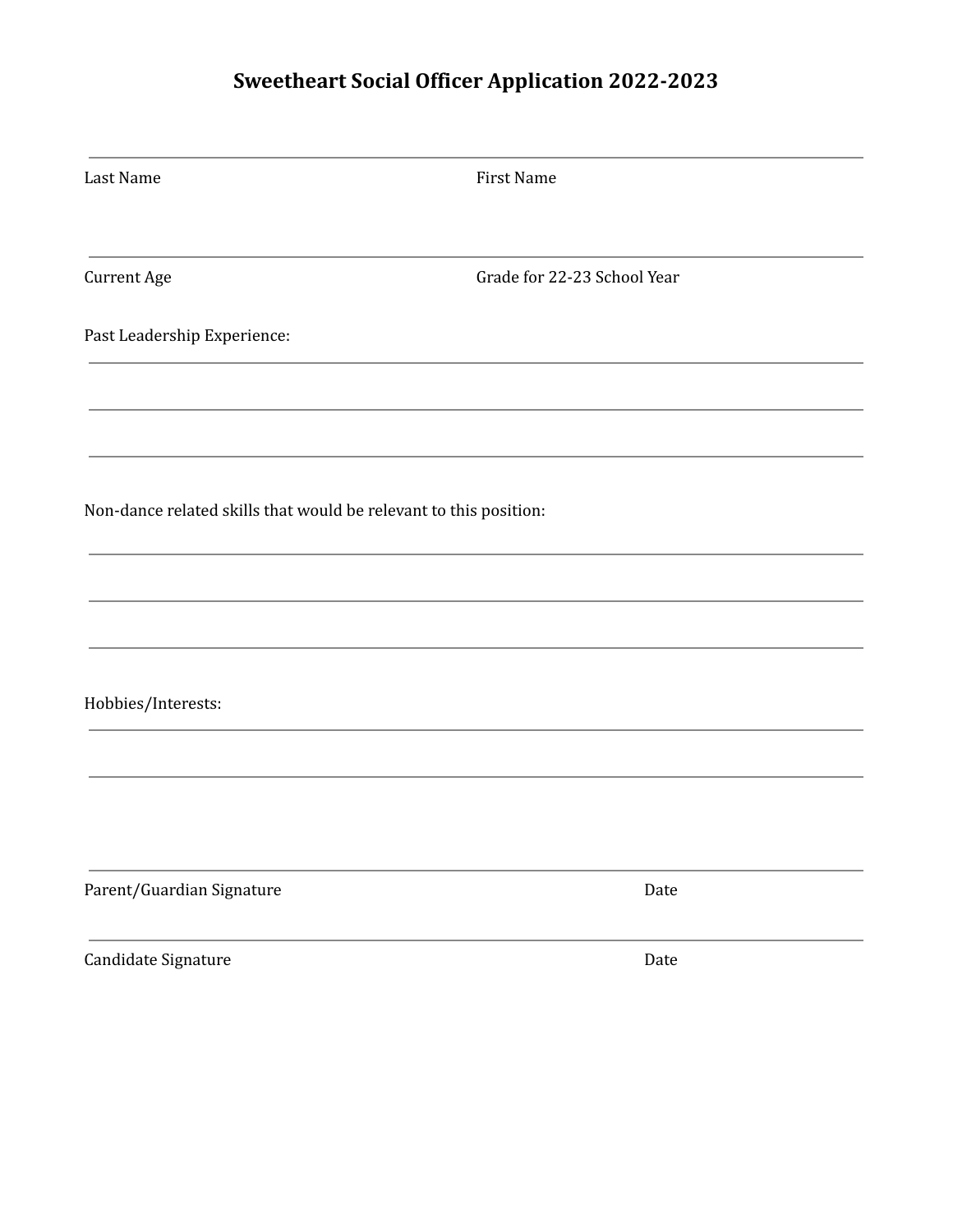### **2022-2023 Social Officer Candidate Permission Form**

It is both an honor and privilege to be selected as an officer of the Centennial High School Sweetheart Dance Team. It will take a great deal of commitment from both the officer and the officer's family to be the best officer possible. The audition procedure and audition preparations are a fraction of the time and commitment that you will experience once you are an officer. Officers are expected to give 100% of their effort and dedication at all times. They are expected to be the example for the rest of the team by being the best Sweetheart they can be.

I,\_\_\_\_\_\_\_\_\_\_\_\_\_\_\_\_\_\_\_\_\_\_\_\_\_\_\_\_\_\_\_\_\_\_\_\_\_\_\_\_\_\_\_\_\_\_\_\_\_\_\_\_\_\_\_\_, have read the officer tryout information packet and understand the guidelines, dedication, and the time it takes to be a dance officer in such a prestigious organization. If I am not chosen to serve as an officer, I will return to the line graciously. If I am chosen to serve as an officer, I will accept the position without question.

Dance Officer Candidate Signature **Date 2018** 2018 12:30 Date

I,\_\_\_\_\_\_\_\_\_\_\_\_\_\_\_\_\_\_\_\_\_\_\_\_\_\_\_\_\_\_\_\_\_\_\_\_\_\_\_\_\_\_\_\_\_\_\_\_\_\_\_\_\_\_\_\_, have read the officer tryout information packet and understand the guidelines. I understand that if my daughter does not receive an officer position she must return to the line graciously. I understand that the decision of the judges is final and I will respect that decision. With these things in mind, I grant my daughter permission to try out for a Sweetheart officer position.

Parent/Guardian Signature Date Date